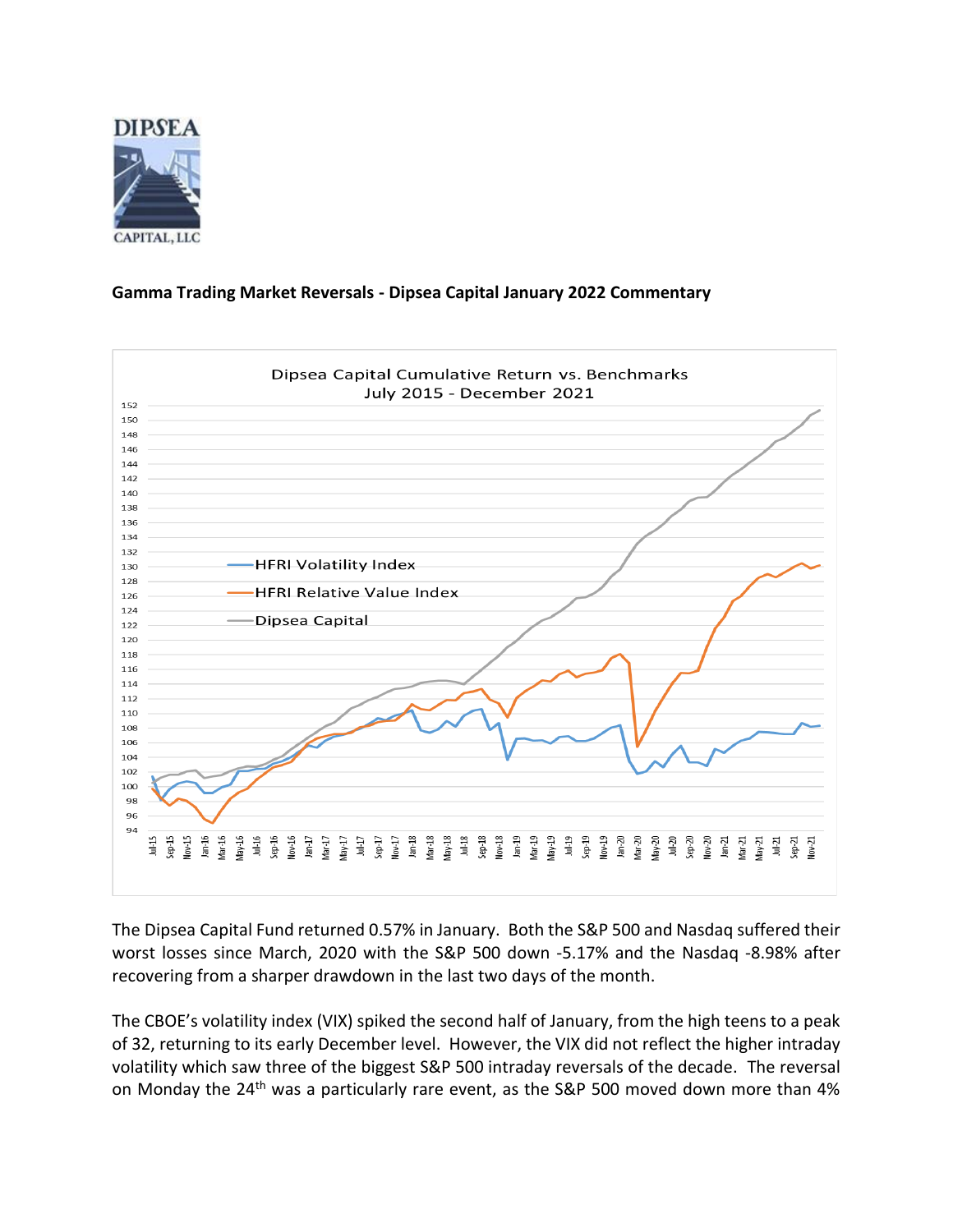and then rebounded to close up on the day, a phenomenon that has only occurred eight times since 1928. The last time this happened was during November, 2008.

Our volatility signals and market intuition led us to cut gross exposure from 41% to 14% on the  $21<sup>st</sup>$  and we maintained a low level of gross and net exposure through the following week. The market's intraday reversals provided attractive gamma trading opportunities as we profited on names such as Tesla, Peloton, Netflix, Ford, and Amazon. We were consistently profitable throughout the month, with our strongest performance during the third week, prior to the spike in market volatility. The Fund's gross daily returns were in the range of +0.10% to -0.02%. Index trading accounted for 68% of January's return, with the remainder coming from single-names. Dipsea's net market exposure averaged -2.2%.

## **Market Observations**

During late January's stock market volatility, the S&P 500 futures market saw worsening liquidity, to a degree not seen since the 2020 pandemic market crash. The chart below shows how volumes in SPX futures dropped precipitously and their bid-ask spread widened significantly. One effect of this can be a continuation of amplified market moves, particularly as options dealers seek to hedge their positions.

## Exhibit 5: On top of weakening top-of-book depth, the width of SPX futures markets has increasingly been more than one tick wide - as it had been in 2020

3-day rolling E-mini future median top-of-book depth (\$mm notional) and width (% of ticks exactly 25 cents wide), based on 1-minute intraday snapshots



## **Strategy Thoughts**

As the market grapples with shifts in Fed policy, potentially slowing growth, and geopolitical